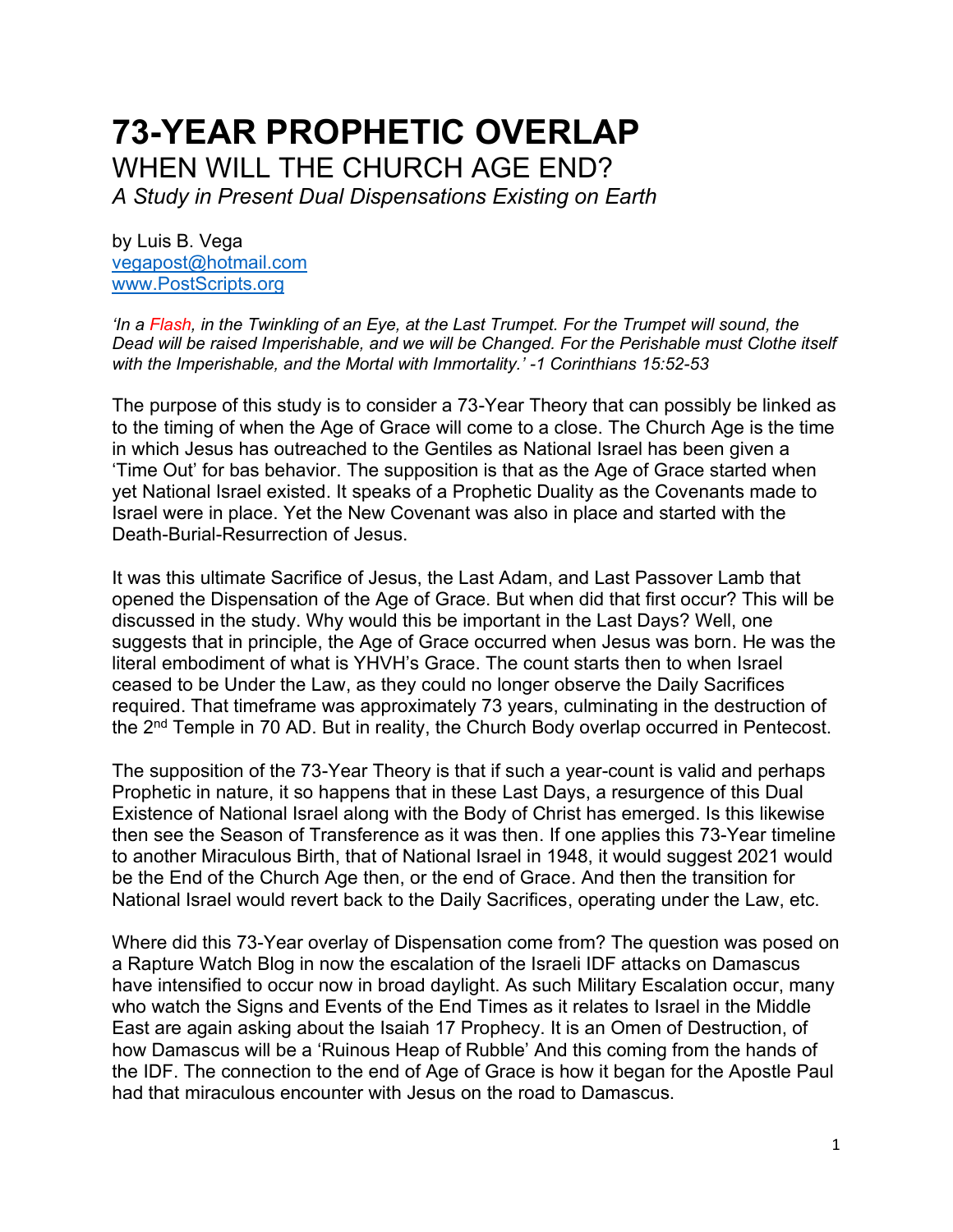## **In a Flash of Light**

The Book of Acts teaches that Jesus Appeared and Revealed Himself to Saul going to Damascus. And for what purpose? To show Grace through Saul and how now, since Pentecost, the Church Age would be about not the Law that Kills, but Grace that forgives and bestows Life. Saul went with the intent to kill the Followers of Jesus. But he was 'transformed'. His Name was changed to Paul, etc. The question among many in the Church Body is, will the Isaiah 17 Prophecy somehow then be linked or signal the end of the Church Age in so much as the Rapture will occur at such a time of 'Sudden destruction? Does the imagery of the 'Flash' of Light signal how Damascus will be destroyed by such an inference, as in a Nuclear Flash?

And how the wording is similar in that, at the point of the Rapture event, there will also be a 'Flash'. This Divine 'Flash' will hit and affect one's Perishable Moral Bodies. They will be transformed into Imperishable and Immortal Bodies. And as it was the case with Jesus' Body at the point of His Resurrection, there is evidence, as many purport is what happened with the Shroud of Turin. It has been presented that a Brilliance of Light, a Flash of enormous amount of Energy had to do with the Resurrection Process affecting Jesus' Physical Body, etc. In regard to when the Age of Grace started, it is not 100% clear but most would agree that it did 'When Pentecost Fully Came'.

This, as it is known and understood is when GOD the Holy Spirit came down to be Sealed, forever in the Believers and Followers of Jesus. The point? Since the Resurrection of Jesus, there was the 'Overlap' of the Age of Grace along with the Age of Law as Israel still existed as a People/Nation. And the Temple Daily Sacrifices were still being performed. But it all stopped in 70 AD when the Altar of Sacrifice and the Temple were destroyed. Israel ceased to be a Nation in the Promised Land. This was the case until 1948, exactly 1,948 years to the year of Israel's 70th Year Anniversary.

One could argue that the Age of Grace started the day Jesus was crucified, died, was buried and rose from the Grave. Or, perhaps if one thinks outside the box a little more, one could say that the Age of Grace started 'Prophetically' when Jesus was born. Why? That was the time going forward in Human History where Jesus was the literal embodiment of Grace, etc. So, one can perhaps tie then Jesus' birth to the End of the Age of Grace? Let us take a look. This is assuming a -3 BC Birth Date of Jesus based on the Retrogrades of Jupiter in conjunction with Regular 3 times in Leo and Jupiter's conjunction with Venus in Leo 2 times within 1 year.

To the Magi in the East, that was the Sign of the Coming King to be born. Well, if one adds the -3 years to the 70 AD conclusion of the Age of the Law, then that would be approximately 73 years. That is again, taking into account the Prophetic Overlap of both Israel and the Church existing on Earth at the same time since Pentecost. It included the transitions. The point? One could argue that the prior 'Overlap' of National Israel and the Body of Christ are presently the reality again now in existence on Earth. This, in itself is incredible. And it should sound some Prophetic Bells. However, one does realize that the circumstances in this modern era are not 100% equal as Israel does not presently have the Daily Sacrifices being conducted nor Temple just yet, etc.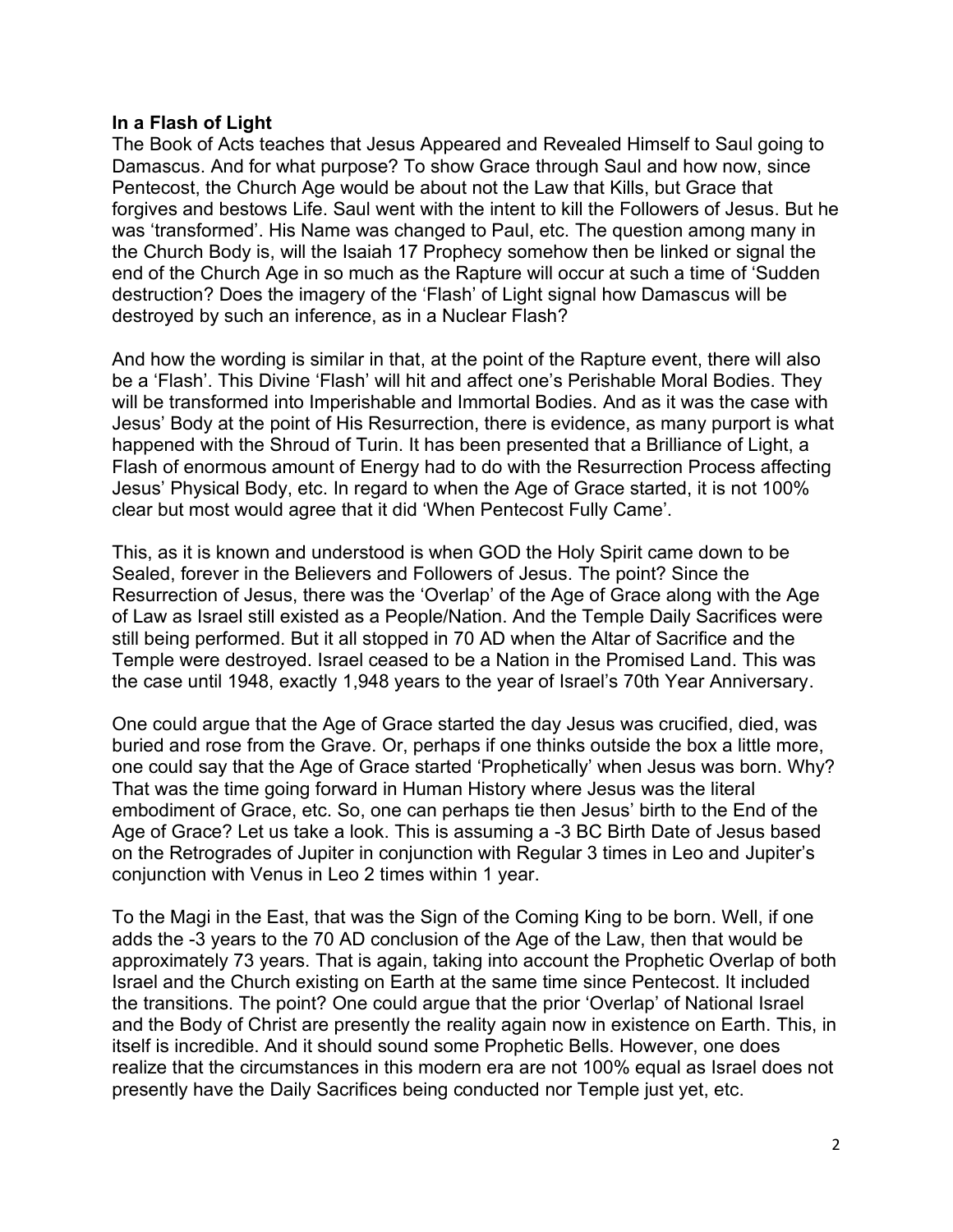## **At the End of the 73rd Year**

However, in principle, again, this only is a possible correlation to suggest just how close the World is to the end of the Church Age. How so? The Prophetic Overlap would compare/Contrast the -3 BC + 70 AD timeline, that equals 73 years. Then, from 1948 when a type of Jesus or Israel (Prince of YHVH) was born in 1948 + 73 years = 2021. Based on this comparison of year-counts, one could suggest that around 2021 would be when the Age of Grace would end. And then the 'Prophetic Overlap' would transition exclusively back to Israel as they would revert back to being Nationally, Under the Law.

This Age would occur sometime in the Fall of 2022. Why then? It could coincide with the commencement of their Daily Sacrifices as presented in other studies. If this scenario would be so, then it would essentially constitute Daniel's 70 Week, etc. Below are some timelines respective of when the  $2<sup>nd</sup>$  Temple was destroyed in 70 AD and how that looked like in terms of a timeline. There could be something to this 'Overlap' mentioned of having both National Israel and the Body of Christ co-exist on Earth. But that it is due to the transitioning phase that is pending but one finds is presently about to be initiated. And hopefully the Rapture will kick it off, and with a Flash as the Saul's of this Evil world seek to close in to kill and eradicate the Followers of Jesus.

## *Prophetic Overlaps*

|                                       |  |  |  |                                                         |                             |   |   | Parallel Transitions of Israel and Body of Christ: 73 YEARS |   |                                                     |  |                                                                    |
|---------------------------------------|--|--|--|---------------------------------------------------------|-----------------------------|---|---|-------------------------------------------------------------|---|-----------------------------------------------------|--|--------------------------------------------------------------------|
| -3BC<br>- 0<br>Birth of Jesus (Grace) |  |  |  |                                                         | 32 AD<br>Death-Resurrection |   |   |                                                             |   | 70 AD = $(73rd \text{ Year})$<br><b>Destruction</b> |  |                                                                    |
| <b>Birth of Israel</b>                |  |  |  | 1948 1952 (1st Shemitah in Land) 1948 + 73 years = 2021 |                             |   |   |                                                             |   |                                                     |  | $2021 = (73rd \text{ Year})$                                       |
|                                       |  |  |  |                                                         | 4                           | 5 | 6 |                                                             | 8 | 9                                                   |  | --- ----  2022 (74th Years)<br>10 11 <sup>th</sup> Shemitah or 1st |

In these Last Days, many have been led to consider the 4-Year Probation of the Unfruitful Fig Tree in relation to the Revelation 12 Sign in 2017. And if that is the case, the 'expiration year' occurs in 2021. Thus, will 2022 be when Judgment starts, and the 'cutting down', for Israel to pay its last Sabbath 'Outstanding Balance' of those 70 Prophetic Weeks of Years begins? Then the Rapture could still be occurring in 2021 of what is left of it. But that the Tribulation Period would then occur sometime in 2022.

*Revelation 12 Sign tied to Unfruitful Fig Tree Parable 2017 + 4 Probationary Years = 2021 (End of Church Age of Grace?)*

Or that the Rapture could occur still in 2022, but not after the Fall as that would start the 1<sup>st</sup> Year of the subsequent 7-Year Sabbath Cycle, from Fall 2022 to Fall 2029. And as presented, one strongly suggests, that this 7-Year timeframe could very well correlate to Daniel's 70<sup>th</sup> Week of Years. This is assuming the Sabbath Count started, not in 1948 with Israel's Birth necessarily, but when its 1<sup>st</sup> Sabbath Cycle occurred in 1952.

*1952 + 70 Years = 2022*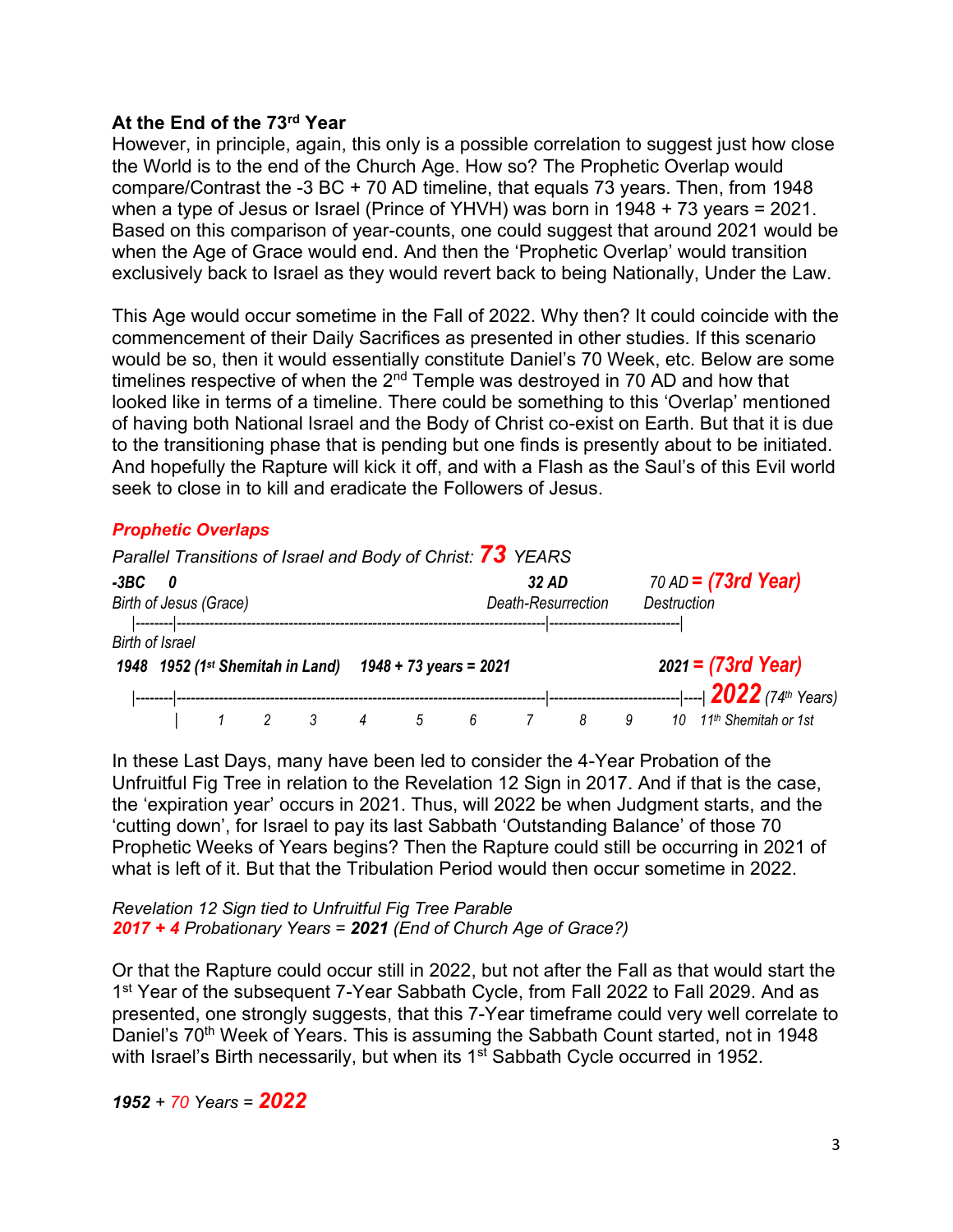#### **Sudden Destruction**

Now this is despite the fact that National Israel did not celebrate its  $1<sup>st</sup>$  Shemitah as a Nation, as it came back in 'Unbelief. This is exactly as Ezekiel foretold Israel would be reconstituted in the Last Days. If this 1952-Shemitah Model would be correct, then the Psalm 90 Generation of 70 Years would be valid still. However, if not, it would make 2022 the 74<sup>th</sup> year of Israel since 1948 and after May 14, 2022. Meaning? That the many who have held to a 2021-2028 Tribulation Timeline were off, unfortunately.

So, to reiterate, one has presented that this 73-74 Year dual timespans could speak as to the Prophetic 'Overlap' of having Israel and the Body of Christ coexist on Earth. It would parallel the Birth of Jesus, assuming a -3 BC date as it was for Israel. And in mirrored fashion, the end of the Law for Israel in 70 AD, (73<sup>rd</sup> Year) could then be its reconstitution on the 74<sup>th</sup> Year since being Re-Born in 1948. The year 2022 in the Fall would be Year 1 of the Sabbath Cycle of 7 Years. It would initiate National Israel to be back under the Law with its Daily Sacrifices, etc.

The Temple Service would be all inclusive of their re-dedicated Altar of Sacrifice, Temple, Priesthood, and Sanhedrin, etc. But one would agree that why some have associated the Apostle Paul with the Start of the Church Age is that as mentioned, he represented the literal 'transition' from being Under the Law that 'Kills' to now being under Grace in Jesus that gives Life. Saul was transformed to Paul going to Damascus and how when was blinded by a 'Flash of Light' associated/connected to Damascus.

So, as he was Ordained to be the Apostle to the Gentiles by the Apparition and Revelation of Jesus, one can make a direct association then with how the Age of Grace, which is really for the Gentiles is to also end with an event dealing with Damascus. As with Saul, Damascus 'seeks to Kill YHVH's People'. Will it be stopped dead on its tracks with a 'Flash of Light' that will destroy it? A Nuclear Detonation? A while back, one did a study on such a correlation of what it would look like if Damascus is Nuked.

And that 'Flash of Light' will be blinding on several levels. The Jews, Damascus and the World will stay 'Blind' until they 'transform' and Jesus is literally revealed to them as it was with Saul. Now, it is understood that Damascus might be the 'Prophetic Spark' that will ignite the cascade of events that will lead the 'Confirming of the Convent' amongst Israel and the Many. It would fit the 'Sudden Destruction' scenario that is described how it will take place simultaneously when the Rapture event does happen.

The question will be or is, is the Isaiah 17 Destruction of Damascus by the Israeli IDF it? Or will it be another place and time? And does the destruction have to be through a Nuclear Detonation? With the modern technology weapons have now, not necessarily. Remember the 'Bomb' that destroyed the Harbor in Beirut in 2020. The Damascus event, might seem isolated and not affecting the entire World. And who are the 'They' that will not 'Escape'? Will it be a City, a Nation? The World? Well, based on one's studies and current events in the Middle East, everything is just about lining-up. All that is required is that 'Spark', that Flash. One would hope it will be the 'Rapture Flash'.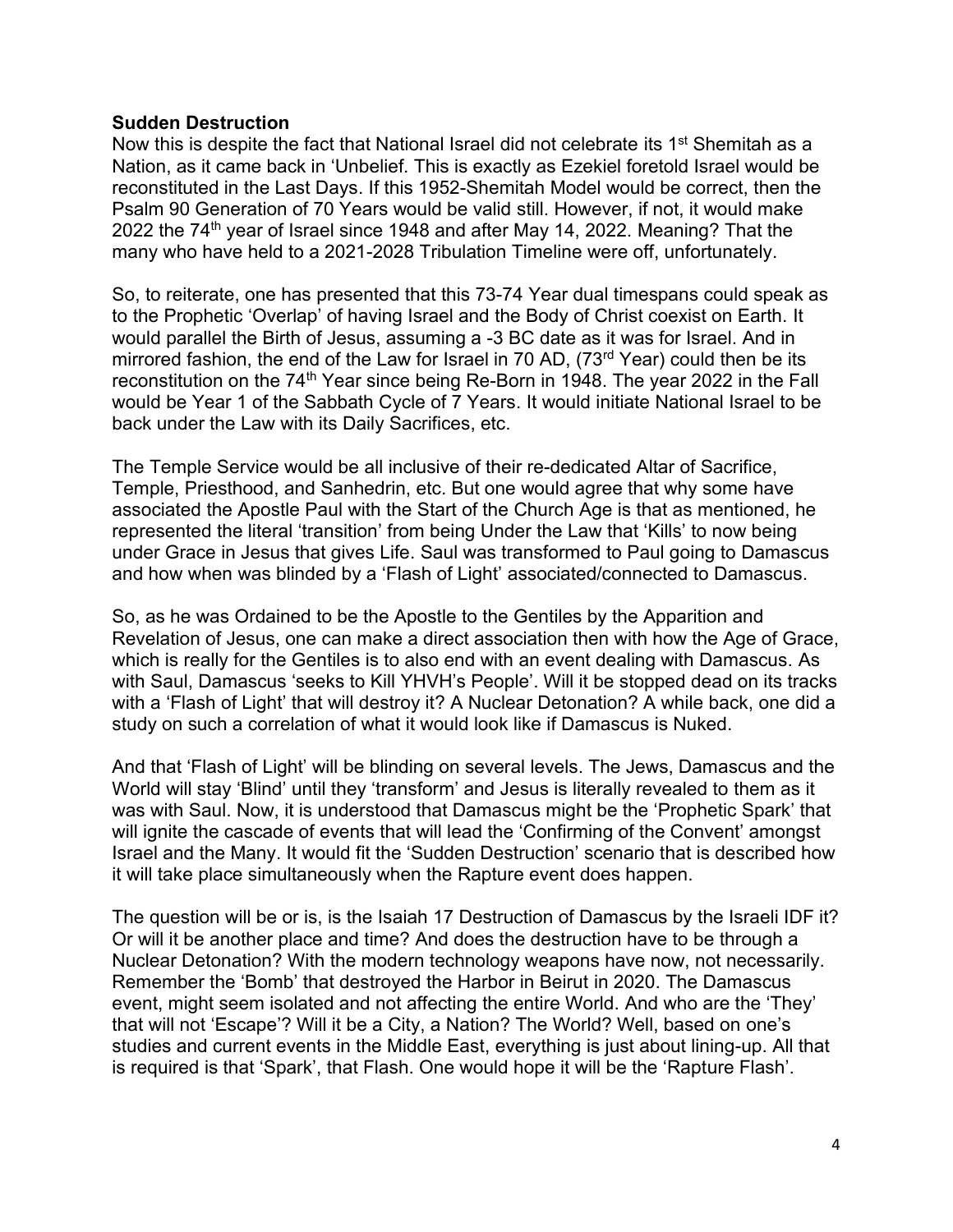## **References**

 $\overline{\phantom{a}}$  , and the set of the set of the set of the set of the set of the set of the set of the set of the set of the set of the set of the set of the set of the set of the set of the set of the set of the set of the s

#### **#297: BURDEN OF DAMASCUS** <https://www.postscripts.org/ps-news-297.html>

**Charts: Isaiah 17 Destruction of Damascus – Nuclear Detonation Models**  [https://nebula.wsimg.com/c1ff42441c57c70f454e1a461ea747e7?AccessKeyId=D40106](https://nebula.wsimg.com/c1ff42441c57c70f454e1a461ea747e7?AccessKeyId=D40106E1331C24ABD7C3&disposition=0&alloworigin=1) [E1331C24ABD7C3&disposition=0&alloworigin=1](https://nebula.wsimg.com/c1ff42441c57c70f454e1a461ea747e7?AccessKeyId=D40106E1331C24ABD7C3&disposition=0&alloworigin=1)

**#401: THE BEIRUT BOMB** <https://www.postscripts.org/ps-news-401.html> **Superbook - Road to Damascus** <https://www.youtube.com/watch?v=ogDArF83p8I>

**Explosion de Beyrouth : Le Désastre Reconstitué Mediapart** [https://www.youtube.com/watch?v=3s54\\_MF2XPk](https://www.youtube.com/watch?v=3s54_MF2XPk)